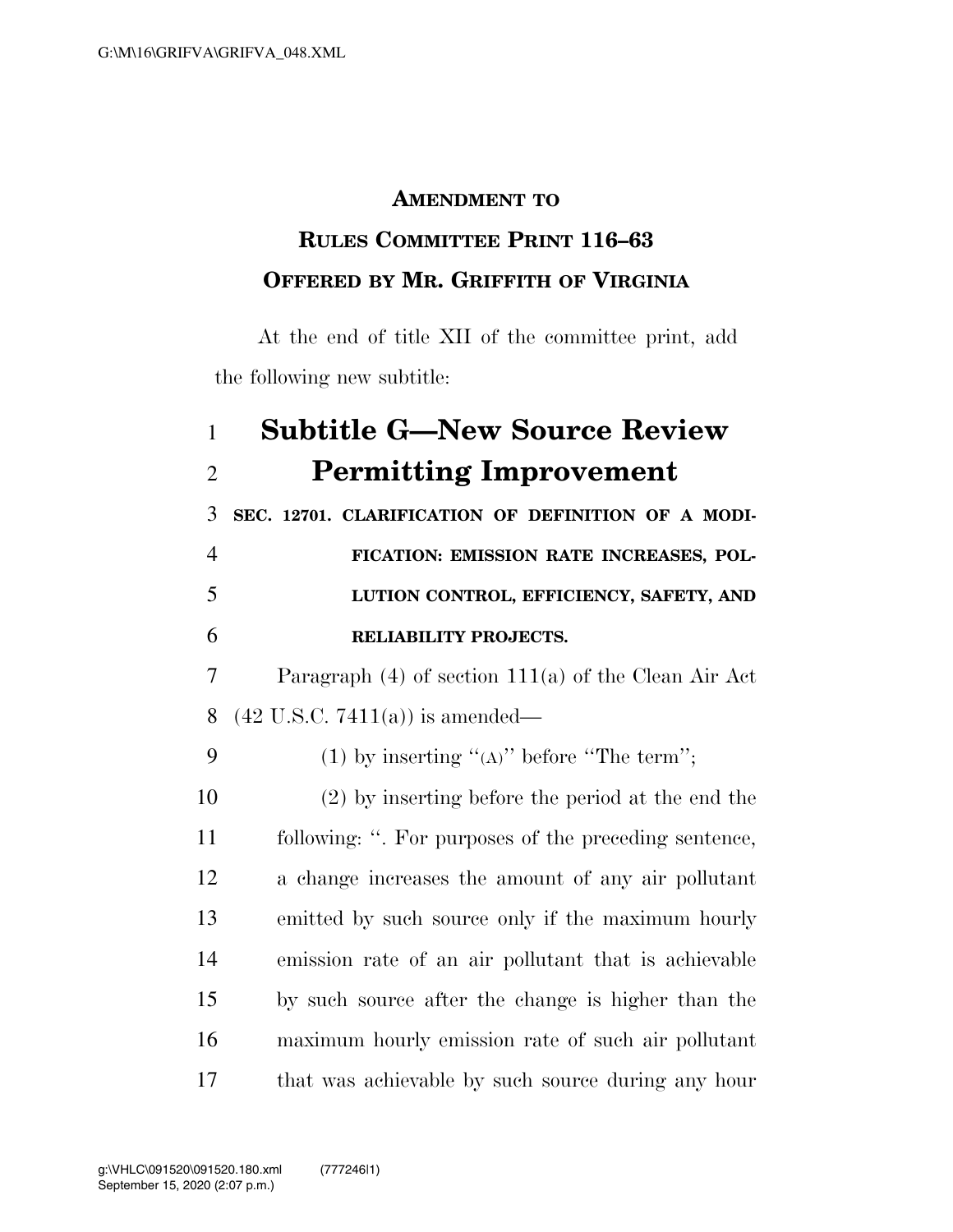| $\mathbf{1}$   | in the 10-year period immediately preceding the                   |
|----------------|-------------------------------------------------------------------|
| $\overline{2}$ | change"; and                                                      |
| 3              | (3) by adding at the end the following:                           |
| $\overline{4}$ | "(B) Notwithstanding subparagraph $(A)$ , the                     |
| 5              | term 'modification' does not include a change at a                |
| 6              | stationary source that is designed—                               |
| 7              | "(i) to reduce the amount of any air pol-                         |
| 8              | lutant emitted by the source per unit of produc-                  |
| 9              | tion; or                                                          |
| 10             | "(ii) to restore, maintain, or improve the                        |
| 11             | reliability of operations at, or the safety of, the               |
| 12             | source,                                                           |
| 13             | except, with respect to either clause (i) or (ii), when           |
| 14             | the change would be a modification as defined in                  |
| 15             | subparagraph (A) and the Administrator determines                 |
| 16             | that the increase in the maximum achievable hourly                |
| 17             | emission rate of a pollutant from such change would               |
| 18             | cause an adverse effect on human health or the envi-              |
| 19             | ronment.".                                                        |
| 20             | SEC. 12702. CLARIFICATION OF DEFINITION OF CONSTRUC-              |
| 21             | TION FOR PREVENTION OF SIGNIFICANT DE-                            |
| 22             | TERIORATION.                                                      |
| 23             | Subparagraph $(C)$ of section 169(2) of the Clean Air             |
| 24             | Act $(42 \text{ U.S.C. } 7479(2))$ is amended to read as follows: |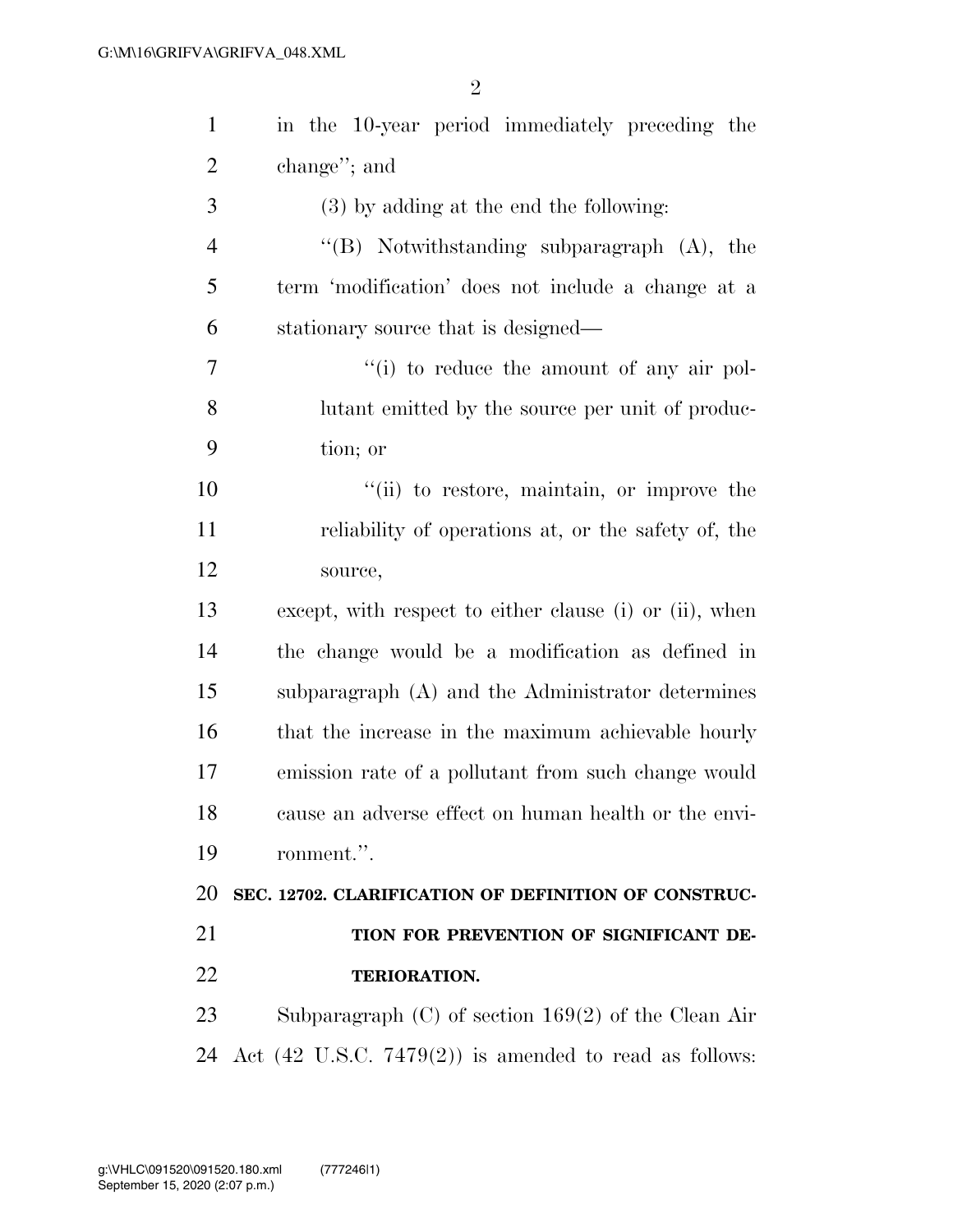$\lq\lq$  (C) The term 'construction', when used in connection with a major emitting facility, in- cludes a modification (as defined in section 111(a)) at such facility, except that for pur- poses of this subparagraph a modification does not include a change at a major emitting facil- ity that does not result in a significant emis- sions increase, or a significant net emissions in- crease, in annual actual emissions at such facil- ity.''. **SEC. 12703. CLARIFICATION OF DEFINITION OF MODIFICA- TIONS AND MODIFIED FOR NONATTAINMENT AREAS.**  Paragraph (4) of section 171 of the Clean Air Act (42 U.S.C. 7501) is amended to read as follows: 16 ''(4) The terms 'modifications' and 'modified' 17 mean a modification as defined in section  $111(a)(4)$ , except that such terms do not include a change at a major emitting facility that does not result in a significant emissions increase, or a significant net emissions increase, in annual actual emissions at such facility.''. **SEC. 12704. RULE OF CONSTRUCTION.** 

 Nothing in this subtitle or the amendments made by this subtitle shall be construed to treat any change as a